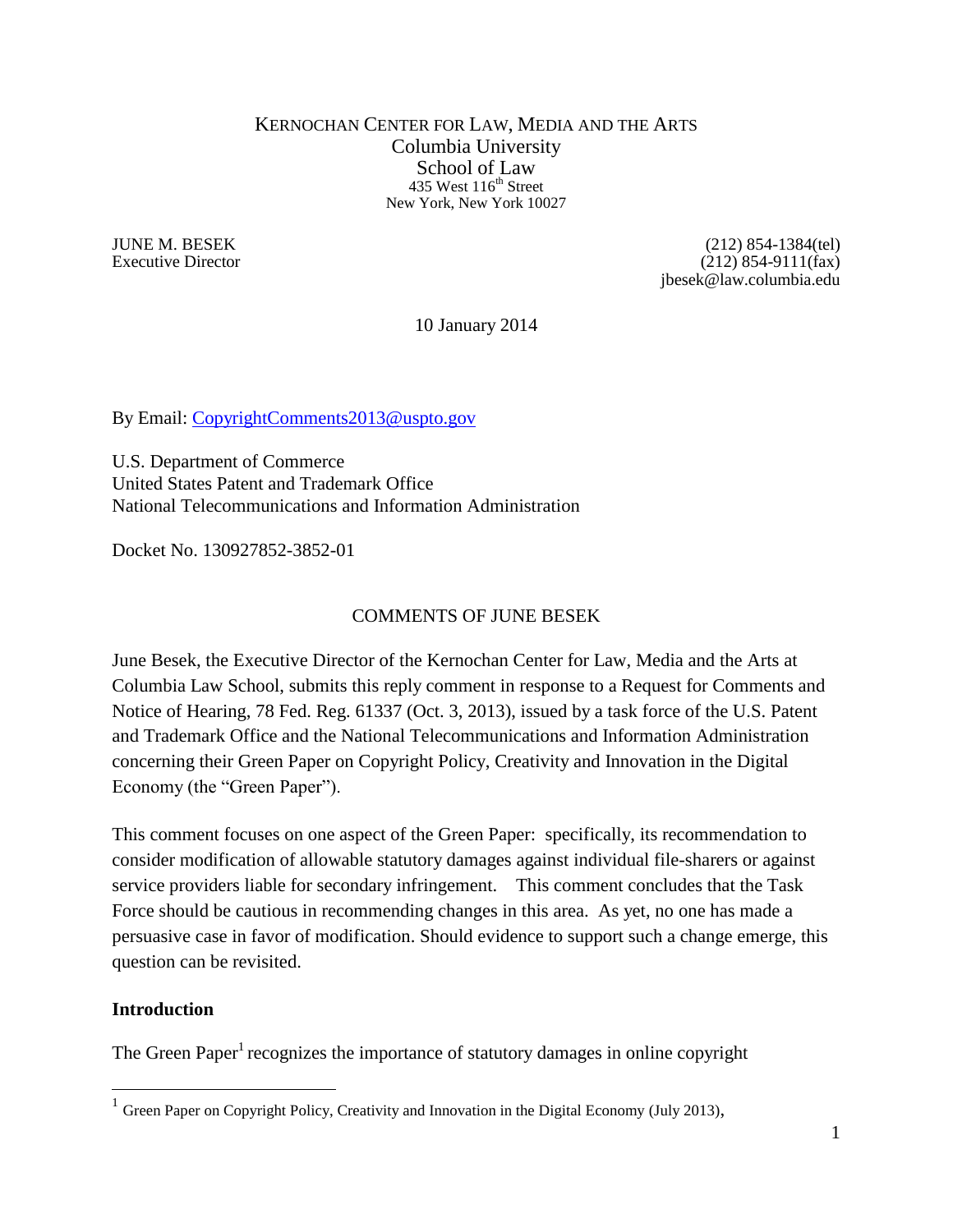infringement, but states that in certain areas, "recalibration of their scope may be appropriate." Specifically, the Green Paper focuses on statutory damages in two contexts: (i) in suits against individuals making infringing content available online, and (ii) in suits against online service providers for secondary liability for large-scale infringement. It recommends further comment and discussion on both of these issues.

Some of the comments submitted in the first round recommended that the maximum allowable statutory damages from individual infringers on the internet be reduced.<sup>2</sup> These commenters argued that allowable statutory damages go beyond what is necessary to deter infringement, and that they are unfair when the defendant reasonably believed his use was noninfringing.<sup>3</sup>

Likewise, some of the comments recommended that the maximum allowable statutory damages for secondary liability for online infringement by service providers should be reduced.<sup>4</sup> These commenters argued that the potential for large statutory damage awards has a chilling effect on innovation.<sup>5</sup> Finally, some comments recommended reductions in statutory damages across the board, not limited to the two circumstances listed above.<sup>6</sup>

On the other hand, several comments argued that there was no compelling reason to reduce the maximum allowable statutory damages. In their view, any such change would reduce the effectiveness of the copyright system.<sup>7</sup>

#### [http://www.uspto.gov/news/publications/copyrightgreenpaper.pdf.](http://www.uspto.gov/news/publications/copyrightgreenpaper.pdf)

 $\overline{a}$ 

<sup>3</sup> See, e.g., Comments of The Center for Internet and Society at Stanford Law School et al. at 26; Comments of Public Knowledge at 31 (even an award of minimum statutory damage can go beyond what is needed to compensate the rightholder and deter infringement.).

<sup>4</sup> See, e.g., Comments of Computer and Communications Industry Association at 4; Comments of the Consumer Electronics Association at 2 (supporting a reduction in statutory damages not just for online services, but also for manufacturers of new technology for delivery of copyrighted content; Comments of The Center for Internet and Society at Stanford Law School et al. at 22.

5 *See, e.g*., Comments of the Consumer Electronics Association at 2-3; Comments of the Internet Association at 3-4.

<sup>6</sup> See, e.g., Comments of Andrew P. Bridges (proposing to reduce maximum statutory damages to \$150,000 per case); Comments of Public Knowledge at 35 (recommending, inter alia, that the maximum statutory damage award be set regardless of the number of infringed works).

<sup>7</sup> See, e.g., Comments of American Association of Publishers at 9-10; Comments of ASCAP at 10; Comments of MPAA at 6-7; Comments of Information Technology and Innovation Foundation at 3.

<sup>&</sup>lt;sup>2</sup> See, e.g., Comments of Computer and Communications Industry Association at 6; Comments of The Center for Internet and Society at Stanford Law School et al. at 26. All of the comments cited herein are comments submitted in response to the Request for Comments and Notice of Hearing, 78 Fed. Reg. 61337 (Oct. 3, 2013). They are available at National Communications and Technology Administration, U.S. Department of Commerce, Comments Received in Response to Department of Commerce Green Paper 11/13/13, [http://www.ntia.doc.gov/federal-register](http://www.ntia.doc.gov/federal-register-notice/2013/comments-received-department-commerce-green-paper-11132013)[notice/2013/comments-received-department-commerce-green-paper-11132013.](http://www.ntia.doc.gov/federal-register-notice/2013/comments-received-department-commerce-green-paper-11132013)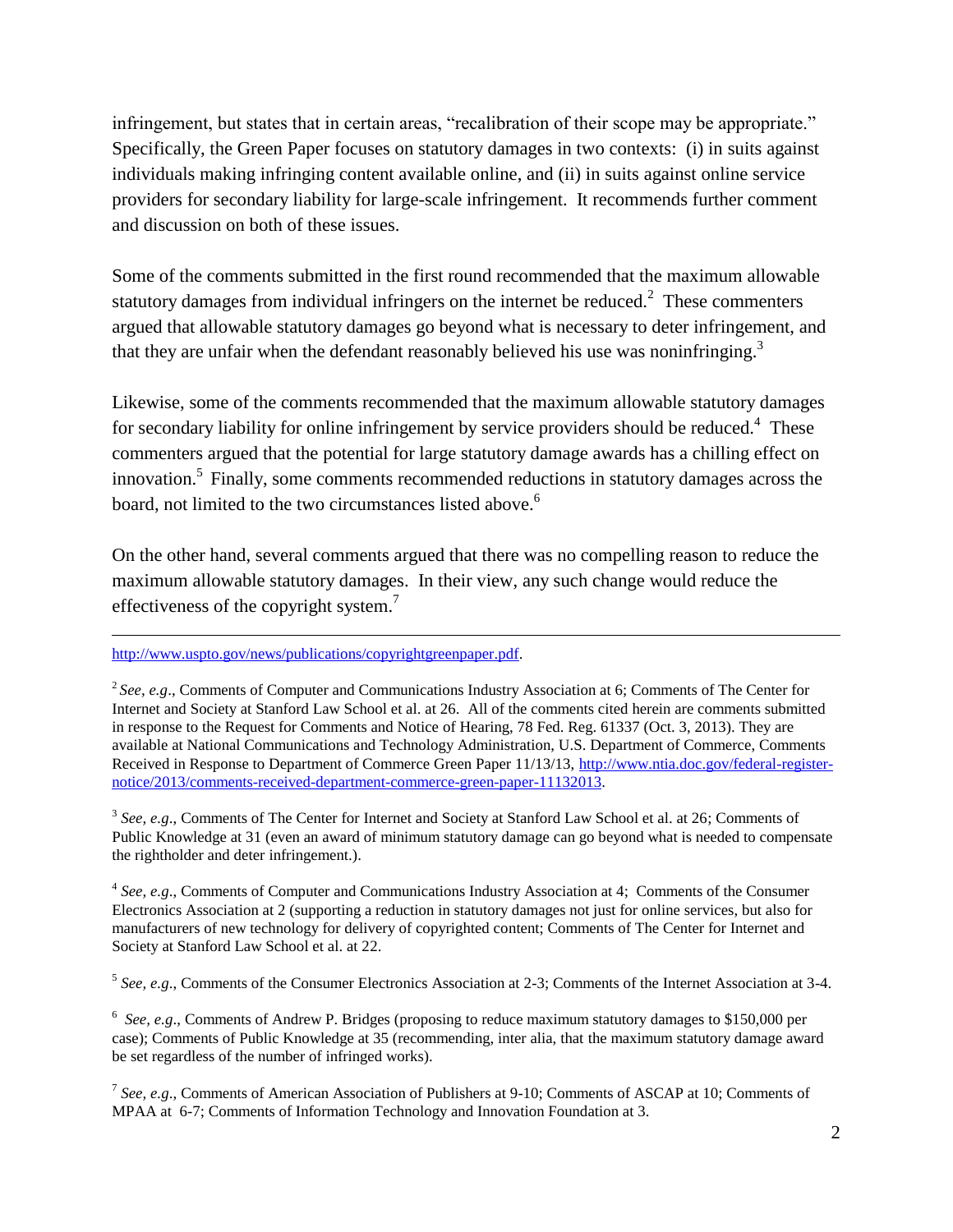#### **Discussion**

#### Individual File-Sharers

There is no satisfactory rationale at this time for singling out individual file-sharers with regard to statutory damages. The majority of reported cases against individual file-sharers have been resolved on summary judgment or on default, with the statutory damage awards under \$10,000.<sup>8</sup> The impetus for limiting statutory damages for individuals who put infringing content on the internet seems to come in large part from two high-profile cases that went through full trial(s): Capitol Records *v. Thomas-Rasset*<sup>9</sup> and *Sony BMG Music Entertainment. v. Tenenbaum.*<sup>10</sup> These cases, which resulted in statutory damages of \$222,000 and \$675,000, respectively, are atypical in their facts as well as in their results.

Thomas Rasset was sued for infringement of 24 sound recordings by making them available over peer to peer networks. Three successive jury trials resulted in statutory damages of \$222,000, \$1.9 million, and \$1.5 million in damages, respectively. The district court decided that the jury awards violated due process and reduced the total damages to \$54,000. On appeal, the Eighth Circuit concluded that the \$222,000 in statutory damages awarded by the first jury was neither wholly disproportionate to the offense nor obviously unreasonable.

Sony BMG sued Tenenbaum for copyright infringement, claiming that Tenenbaum had illegally downloaded 30 of its copyrighted works and distributed them via peer to peer networks. A jury awarded Sony BMG \$675,000 in statutory damages, based on Tenenbaum's willful infringement. The district court reduced the award to \$67,500 on the ground that the jury award violated Tenenbaum's right to due process; it declined to employ common law remittitur because it assumed plaintiff would not agree to a reduced verdict. On appeal, the First Circuit reversed the district court's reduction of damages, holding that it had erred in reaching the constitutional argument before considering common law remittitur. The First Circuit also suggested (but did

 $\overline{a}$ 

<sup>8</sup> *See, e.g*., Sony Pictures Home Entertainment, Inc. v. Lott, 471 F.Supp.2d 716, 722 (N.D. Tex.), aff'd, 255 Fed. Appx 878 (5th Cir. 2007). (Defendant downloaded three of plaintiff's copyrighted motion pictures and made them available through a filesharing service; when plaintiffs compelled discovery, they found his hard drive completely empty (of anything – including an operating system). On summary judgment, the court awarded \$6,000.); AF Holdings LLC v. Bossard, 2013 U.S. Dist. Lexis 143055 (W.D. Mich. Feb. 14, 2013) (plaintiffs sued defendant for downloading and further distributing their copyrighted film over a torrent-based filesharing service. Plaintiffs sought \$150,000 in damages, but the court granted \$6,000); BMG Music v. Marsters, 616 F.Supp.2d 151, 154-55 (D. Me. 2009) (plaintiffs brought suit over the download and further sharing of nine sound recordings to which they owned copyright. In a default judgment proceeding, the court awarded \$6,750 in damages).

 $^{9}$  692 F.3d 899 (8<sup>th</sup> Cir. 2012).

 $10$  660 F.3d 487 ( $1<sup>st</sup>$  Cir. 2011).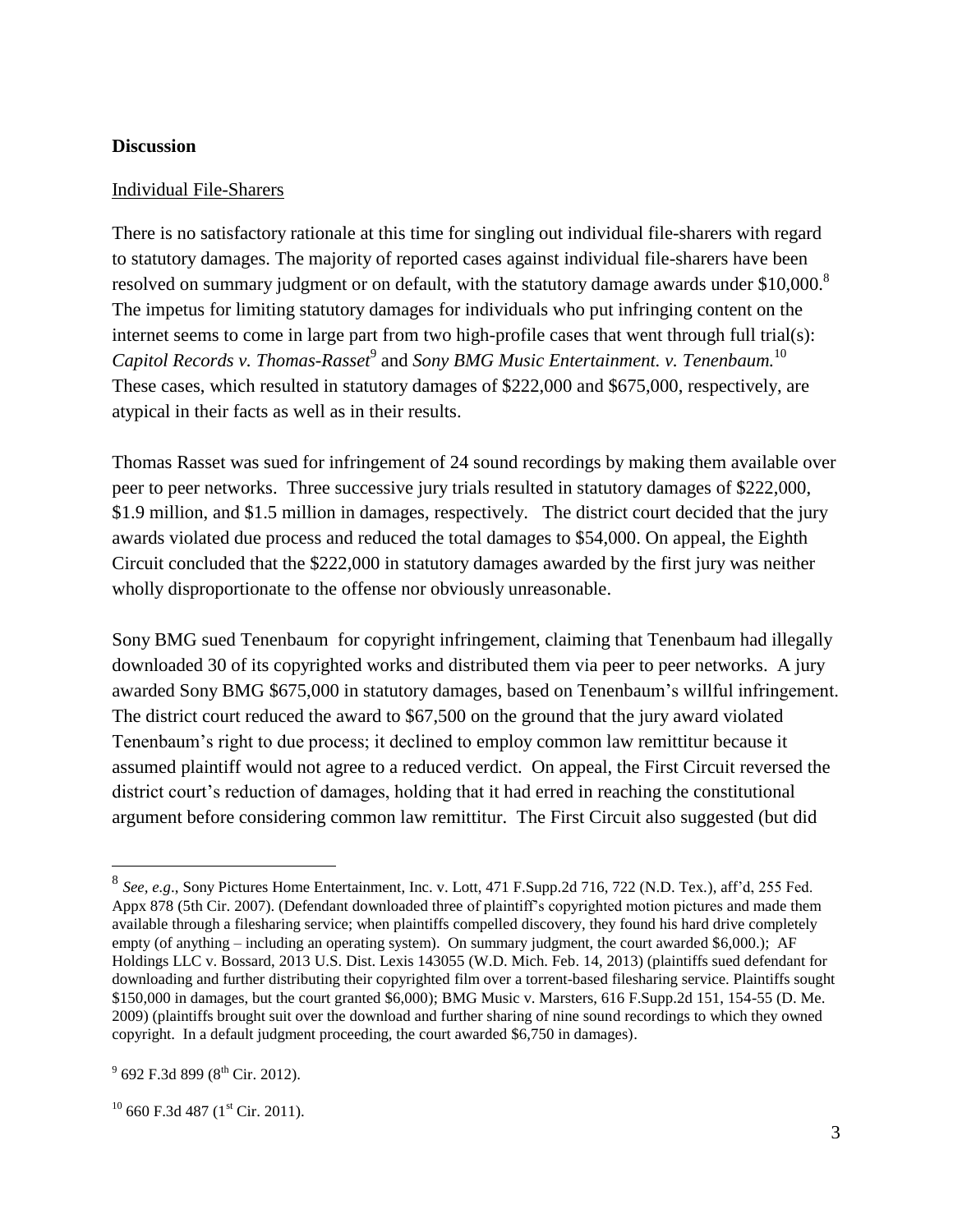not decide) that the district court used an inappropriate standard to judge the constitutional issue. On remand, the district court denied Tenenbaum's motions for remittitur, leaving the damage award at  $$675,000$ .<sup>11</sup> Tenenbaum again appealed the size of the award on due process grounds, but the First Circuit affirmed the lower court.<sup>12</sup>

Both cases involved conduct that should be strongly discouraged. Thomas-Rasset knew filesharing was illegal but nevertheless continued to do it; she lied in interrogatories about distributing sound recordings; at her first trial, she lied by saying she never heard of Kazaa; at her second trial, she attempted to shift responsibility by suggesting for the first time that her children or her former boyfriend may have been responsible; and after investigators notified her of potential infringement, she removed and replaced the hard drive on her computer with a new hard drive that did not contain the files at issue.

Similarly, Tenenbaum had a long history of file-sharing, beginning in 1999, using a variety of peer to peer networks. He knew file-sharing was illegal, yet he intentionally downloaded thousands of songs and made them available to network users. He continued to engage in these activities in the face of warnings from his parents, his college, his service provider, and plaintiff. He lied in the course of the legal proceedings. He also attempted to shift responsibility to various individuals including a foster child in his parents' home, burglars, a house guest, and his sisters. In deciding that the statutory damage award comported with due process, the First Circuit observed that "[m]uch of this behavior was exactly what Congress was trying to deter when it amended the Copyright Act."<sup>13</sup>

# ISPs and Secondary Liability

Another area in which the Green Paper suggests further discussion is that of internet service provider (ISP) liability for statutory damages for secondary liability. The Copyright Act and case law give service providers the means to protect themselves from statutory damages for secondary infringement. Title 17 U.S.C. §512 provides a safe harbor from damages for copyright infringement (both direct and secondary), if the ISP meets the qualifications for eligibility. There is always some uncertainty as to whether a service provider will be deemed to have met the qualifications for the §512 safe harbor. But some uncertainty is inherent in *any* lawsuit.

Of course it is possible to reduce the uncertainty by reducing or eliminating the financial impact of liability, as several of the commenters propose. But ISPs are not the only stakeholders in the

 $\overline{a}$ 

<sup>&</sup>lt;sup>11</sup> 2012 U.S. Dist. Lexis 119243 (D. Mass. Aug. 23, 2012).

 $12$  719 F.3d 367 (1<sup>st</sup> Cir. 2013).

<sup>13</sup> *Id*. at 371.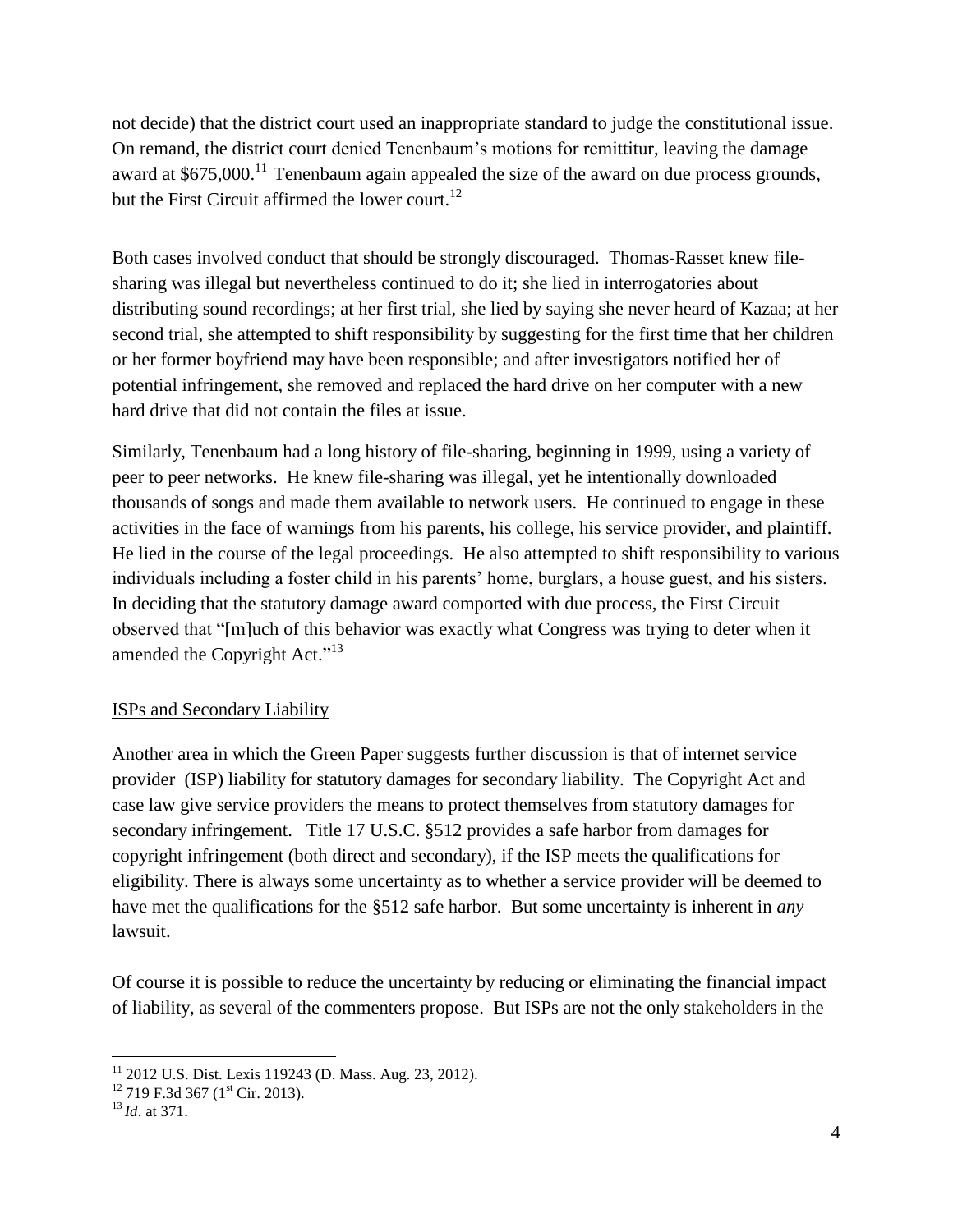development of the internet. Congress in passing the DMCA was concerned not only about technological development, but also about copyright infringement, and tried to balance the two. The safe harbor in section 512, and its conditions, reflect that balance, which would be upset by substantially reducing damages for secondary infringement without a compelling reason. There is simply not enough evidence of harm to service providers under the current regime to justify reducing or eliminating statutory damages for secondary liability.

Developers of technological devices are also concerned about their potential liability for secondary infringement.<sup>14</sup> For almost thirty years such suits have been largely governed by the Supreme Court's decision in *Sony v. Universal City Studios*, <sup>15</sup> which has provided strong protection for device manufacturers against secondary liability. Under *Sony*, manufacturers of "staple articles of commerce" that are capable of substantial non-infringing uses are not liable for secondary infringement.

In *Metro-Goldwyn-Mayer Studios Inc. v. Grokster Ltd*., <sup>16</sup> the Supreme Court took a different approach with respect to secondary liability, finding that *Sony* did not foreclose fault-based liability. It found that Grokster was liable for inducing its users to infringe copyrights on a staggering scale. Grokster actively encouraged infringement, specifically targeted users of a service that had been shut down because of copyright infringement liability, made no attempt to develop mechanisms to diminish infringement, and developed a business model that depended on infringement. While *Grokster* raised concerns on the part of technology providers that the Court might be opening the door to a broad new category of secondary infringement cases, the activities described in the opinion, as well as the Court's careful language, indicate that inducement liability depends on egregious circumstances, including demonstrated intent to infringe. In other words, *Grokster* does not seem to create a trap for the unwary.

### **Conclusion**

These observations are not meant to diminish the concerns of internet service providers or of device manufacturers, which are valid. But so too are those of copyright owners who have seen widescale copying and distribution of their works without authorization. The Task Force should be cautious of requests to reduce damages for secondary liability without evidence that service providers and the technology industry have been disproportionately harmed, relative to copyright owners, by the current regime. Similar considerations apply in considering changes to statutory damages with respect to individual online infringers.

 $\overline{a}$ 

<sup>14</sup> *See* note 4, *supra.*

<sup>&</sup>lt;sup>15</sup> Sony Corp. of Amer. v. Universal City Studios, Inc., 464 U.S. 417 (1984).

<sup>16</sup> 545 U.S. 913 (2005).